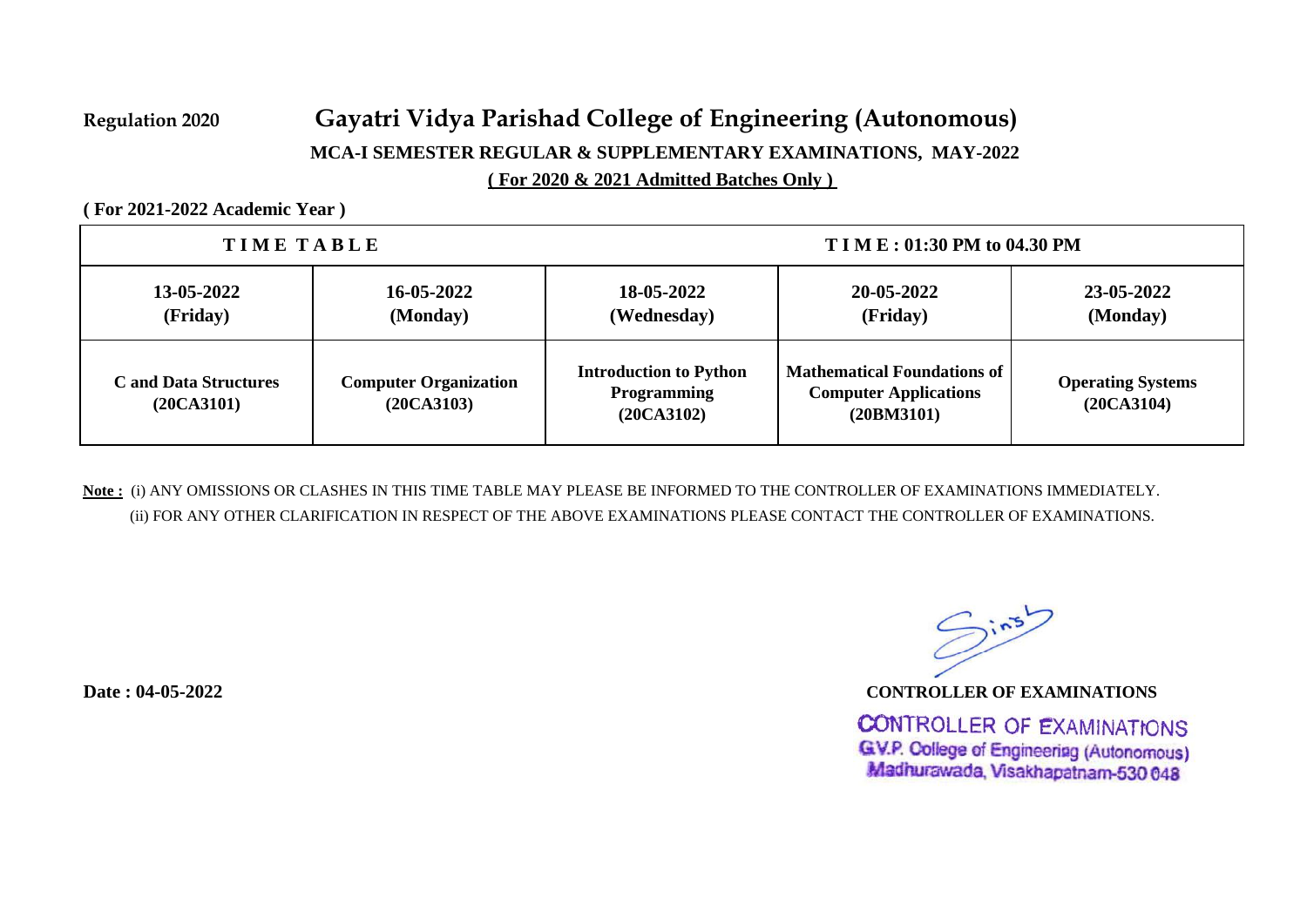## **Regulation 2019 Gayatri Vidya Parishad College of Engineering (Autonomous) MCA-I SEMESTER SUPPLEMENTARY EXAMINATIONS, MAY-2022**

**( For 2019 Admitted Batch Only )** 

**( For 2021-2022 Academic Year )** 

| TIME TABLE                                                     |                                            | <b>TIME: 01:30 PM to 04.30 PM</b>                                    |                                                                                  |                                                                     |  |
|----------------------------------------------------------------|--------------------------------------------|----------------------------------------------------------------------|----------------------------------------------------------------------------------|---------------------------------------------------------------------|--|
| 13-05-2022<br>(Friday)                                         | 16-05-2022<br>(Monday)                     | 18-05-2022<br>(Wednesday)                                            | 20-05-2022<br>(Friday)                                                           | 23-05-2022<br>(Monday)                                              |  |
| <b>Programming for Problem</b><br>(19CA3101)<br><b>Solving</b> | <b>Computer Organization</b><br>(19CA3102) | <b>English Language</b><br><b>Communication Skills</b><br>(19HE3101) | <b>Mathematical Foundations of</b><br><b>Computer Applications</b><br>(19BM3101) | <b>Accountancy and Financial</b><br><b>Management</b><br>(19HM3101) |  |

**Note :** (i) ANY OMISSIONS OR CLASHES IN THIS TIME TABLE MAY PLEASE BE INFORMED TO THE CONTROLLER OF EXAMINATIONS IMMEDIATELY. (ii) FOR ANY OTHER CLARIFICATION IN RESPECT OF THE ABOVE EXAMINATIONS PLEASE CONTACT THE CONTROLLER OF EXAMINATIONS.

 $Sin5$ 

**Date : 04-05-2022 CONTROLLER OF EXAMINATIONS**

**CONTROLLER OF EXAMINATIONS** G.V.P. College of Engineering (Autonomous) Madhurawada, Visakhapatnam-530 048